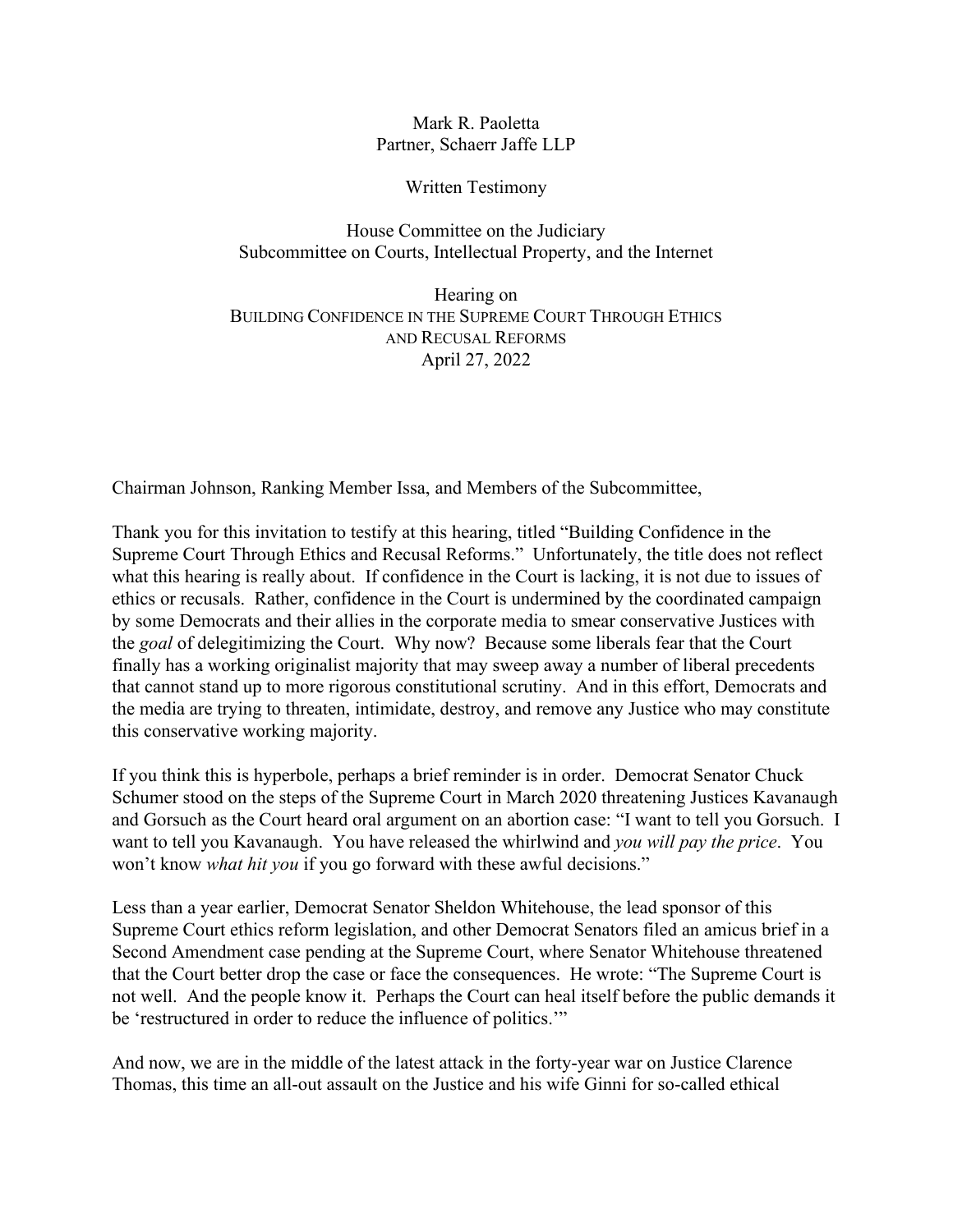transgressions, such as Justice Thomas not recusing because of his wife's political opinions and activities. It is a false and malicious attack on two good people.

Many on the Left hate Justice Thomas because he is a black conservative who has never bowed to those who demand that he must think a certain way because of the color of his skin. They tried to destroy him during his confirmation hearings, then tried to mock and marginalize him with racist attacks when he first joined the Court. And now, thirty years later, Thomas is still standing strong, considered by many to be our greatest Justice.

The *New Republic's* Michael Tomasky, for example, wrote that Justice Thomas should be impeached because he did not recuse from the Obamacare case after his wife had opined that Obamacare was "a disaster." But Tomasky's views are driven by politics and outcome, not by law or ethics. And they also are absurd, as a spouse having opinions on issues that may come before the Court has never been the basis for recusal by any other justice or judge. Undaunted by facts, many Democrats and the press portray Ginni Thomas's work as a threat to the Court's integrity. Welcome to feminism 2022—conservative women must shut up and stay in the kitchen, or at least out of politics. And that is actually what Tomasky suggested that Justice Thomas tell his wife.

Justice Thomas has acted ethically and honorably at all times. To date, Justice Thomas has had no reason to recuse himself from any case because of his wife's opinions or activities. The recusal standard that the Left is applying to Justice Thomas has no grounding in the law or in precedent. Rather, it is an entirely outcome-driven effort to change the results of cases that may come before the Supreme Court and to delegitimize past cases decided by the members of the Court with whom the current critics disagree.

The opinions and political activity of a spouse or other family member are not, and should not be, the basis for requiring a judge or justice to recuse themselves. The relevant part of the judicial recusal statute requires federal judges to recuse from cases when a family member is a party or litigant to a case, when the judge knows a family member has "an interest that could be substantially affected by the outcome of a proceeding," or when a judge's "impartiality might reasonably be questioned."

Federal judge Stephen Reinhardt, a liberal icon on the Ninth Circuit, refused to recuse from a case in 2011 regarding a ban on same sex marriages, even though his wife, who at the same time was the head of the ACLU Southern California chapter, publicly expressed her opposition to this ban and her organization joined two amicus briefs opposing the ban in the district court below. Judge Reinhardt wrote that his wife's "views are hers, not mine, and I do not in any way condition my opinions on the positions she takes regarding any issues." Judge Reinhardt concluded that a reasonable person would not believe he would be partial simply because of his wife's or her organization's views. Judge Reinhardt also determined that his wife had no "interest" in the outcome of this case "beyond the interest of any American with a strong view concerning the social issues that confront this nation." That may sound familiar, as it is the same explanation that Thomas's defenders have offered.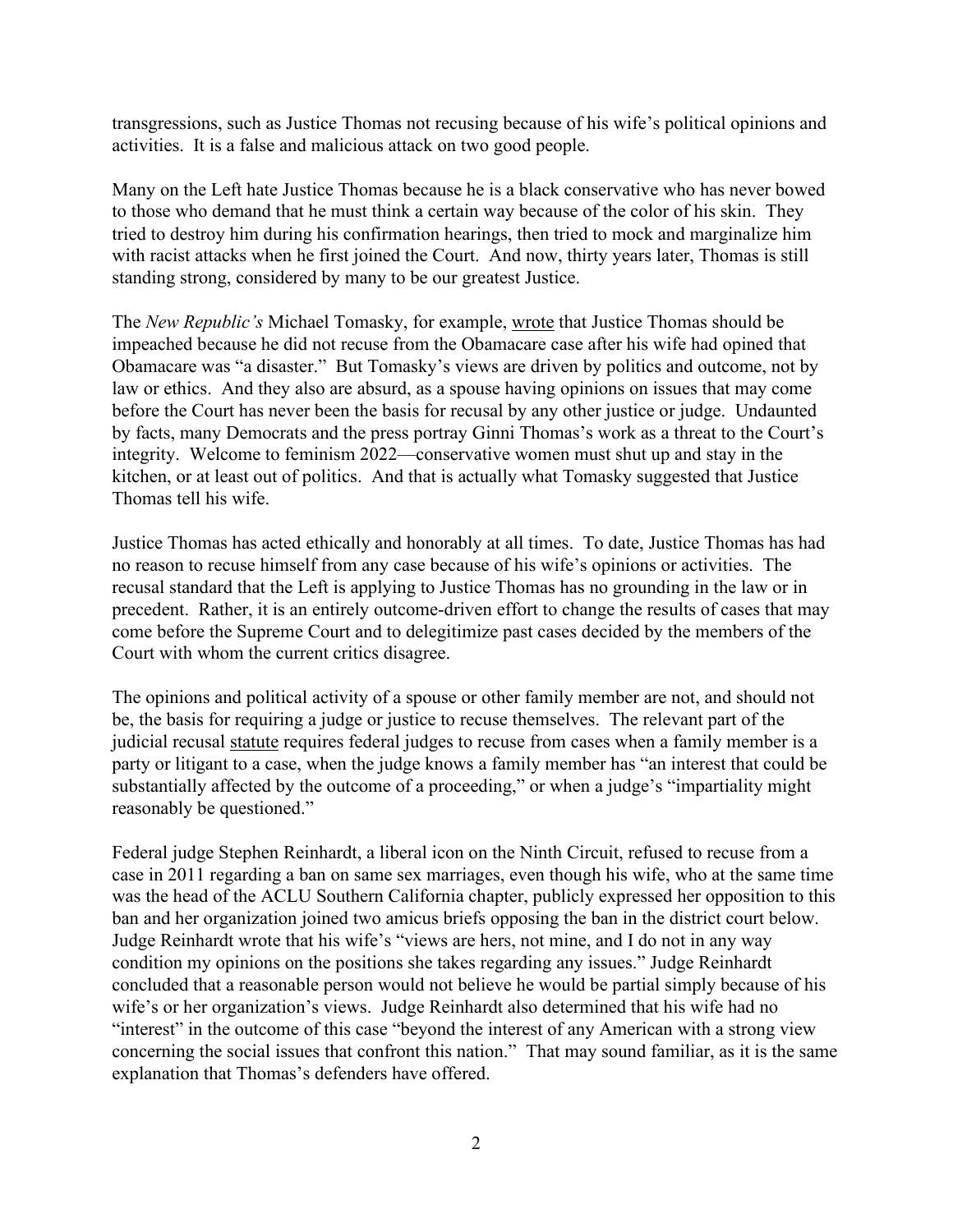When Judge Reinhardt voted exactly as his wife and the ACLU/SC had advocated, nobody accused him of being a puppet of his wife. Rather, left-leaning members of the press applauded this working couple arrangement. In fact, Professor Stephen Gillers, a well-known judicial ethics expert, filed a brief defending Reinhardt, writing: "[A] spouse's views and actions, however passionately held and discharged, are not imputed to her spouse, and Judge Reinhardt is not presumed to be the reservoir and carrier of his wife's beliefs. ... A contrary outcome would deem a judge's spouse unable to hold most any position of advocacy, creating what amounts to a marriage penalty."

D.C. Circuit Judge Nina Pillard likewise participated in a case in which her husband, David Cole, the ACLU's national legal director, publicly advocated a specific outcome. For example, Cole praised a district court judge's decision rejecting President Trump's challenge to a congressional subpoena for his taxes. The D.C. Circuit panel affirmed this ruling, and then Judge Pillard, sitting on an en banc panel, voted against a petition for rehearing. Thus, she voted the same way her husband had advocated in his article.

David Cole had been prolific in his commentary on major hot button issues in the Trump Administration, including immigration, LGBTQ, treatment of Guantanamo Bay detainees, and election law issues. He has been appropriately activist in carrying out his work as the ACLU's legal director, but no one called for Judge Pillard to recuse from all cases related to the Trump Administration because of her husband's antipathy toward that Administration. Of course, were Judge Pillard a conservative, many on the Left would be demanding her recusal, resignation, or impeachment.

Judge Reinhardt and Judge Pillard were correct not to recuse, but given these examples, there is no basis for Justice Thomas to recuse because his wife expressed an opinion on an issue or generally worked with groups that, without her involvement, separately filed amicus briefs with the Court. Judge Reinhardt's wife publicly stated she is against a ban on same sex marriages; her group joined two amicus briefs in the court below. David Cole said Trump was required to turn over his taxes to a congressional committee. Ginni Thomas said Obamacare is a disaster. Why do Judges Reinhardt and Pillard not have to recuse, and Justice Thomas does?? What is the difference other than that Justice Thomas is a black conservative whose opinions and jurisprudence, and the separate political views of his wife, displease the chattering classes and many Democrats in Congress?? I would urge you to read Judge Reinhardt's opinion and Professor Gillers's brief on these matters and try to draw any principled distinction between the cases that would require Justice Thomas to recuse.

Gabe Roth of Fix the Court recently complained, "With Ginni Thomas, it's been part of a pattern and practice; a lot of folks are tired of that activism and are concerned that it could potentially be bleeding into the conservations she has with her husband." Is Gabe Roth tired of David Cole's activism? Has he publicly criticized David Cole? Is he worried that Cole and Judge Pillard are talking about cases for which he has expressed an opinion on an issue that will come before her? I am unaware of him expressing any concerns.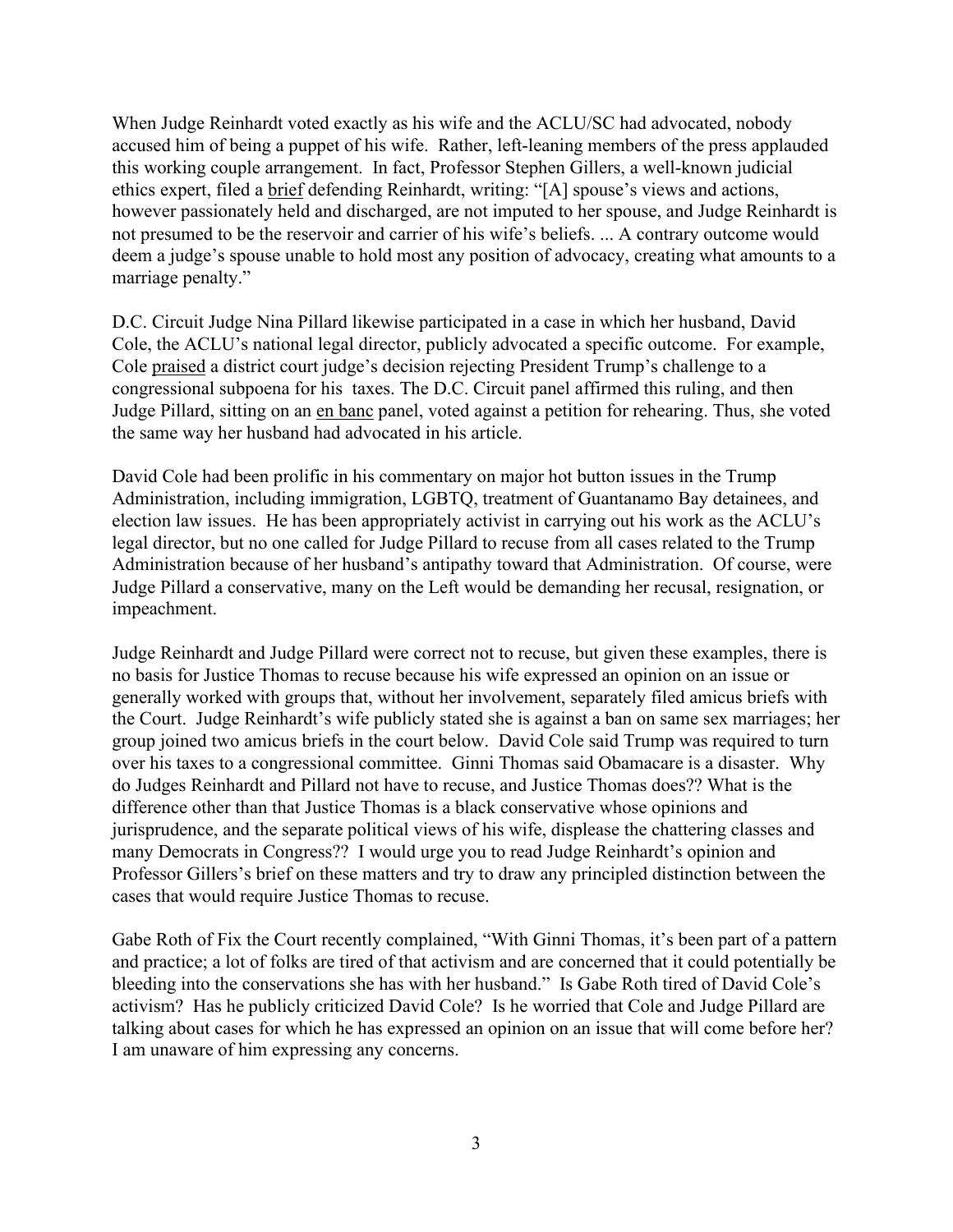Or what about Ed Rendell, who was Mayor of Philadelphia, Governor of Pennsylvania, and the head of the Democrat National Committee, while he was married to federal judge Marjorie Rendell? Did judicial ethics experts grow tired of his political activity or advocacy? Were these experts concerned that his views would be imputed to his wife?

One unsettling aspect of the current attacks on Justice Thomas is the unsubtle view that Justice Thomas is intellectually dependent on the white people around him. For example, Jane Mayer and Jill Abramson wrote that, on the D.C. Circuit, "Thomas developed an unusually close friendship with – some would say reliance on – his fellow jurist Laurence Silberman." Next, he was a puppet of Justice Scalia, unable to think for himself and blindly voting with Justice Scalia, another racist trope driven by the Left, including again, Jane Mayer and Jill Abramson, who wrote that Thomas "frequently seemed content to let Scalia write the dissenting opinion, to which he merely added his silent assent."

Thomas is the most independent-minded justice to sit on the Court, voting by himself in dissent in his first conference meeting in 1991 and persuading several other justices, including Justice Scalia, of his views. For many years, Thomas has written the most opinions per year of any other justice. His superb memoir, *My Grandfather's Son*, makes it abundantly clear that Thomas has fiercely resisted being told what to think or do his entire life. Yet the Left persists with this racist smear.

For example, in Philip Bump's recent piece in the *Washington Post*, he writes that "Mayer's piece dances around the question of how much influence Ginni Thomas has over her husband," and Bump references a quote Mayer uses from a 1991 *Washington Post* piece: "The one person [Clarence] really listens to is Virginia." And then Bump adds another quote from the 1991 story: "He depends on her for advice." Bump (and Mayer) use these quotes to imply that Thomas is dependent on Ginni's views and opinions for his views. Similarly, in Michael Kranish's attack on the Thomases in the *Washington Post*, he quotes democratic operative Mark Fabiani wondering aloud whether there is "a single opinion that Justice Thomas has ever written that is inconsistent with his wife's far right-wing views?" Justice Thomas certainly triggers the Left to reveal their racism.

The current attacks on the Thomases show that ethics charges are being weaponized for political purposes. If these standards being applied to the Thomases were applied to Justice Ruth Bader Ginsburg, she would have violated these standards many times over.

Justice Ginsburg's husband Marty Ginsburg practiced at a law firm that appeared several times before the Supreme Court, and she never recused herself. She even voted in favor of her husband's colleague's client. The press does not like to deal with the Marty Ginsburg example, so they have dishonestly reported that he left his law firm for teaching when Justice Ginsburg became a judge.

Marty Ginsburg's client Ross Perot endowed a chair in Marty's name at a law school after Marty solved a complex tax question, and Justice Ginsburg never recused when Ross Perot or his company EDS appeared before the court.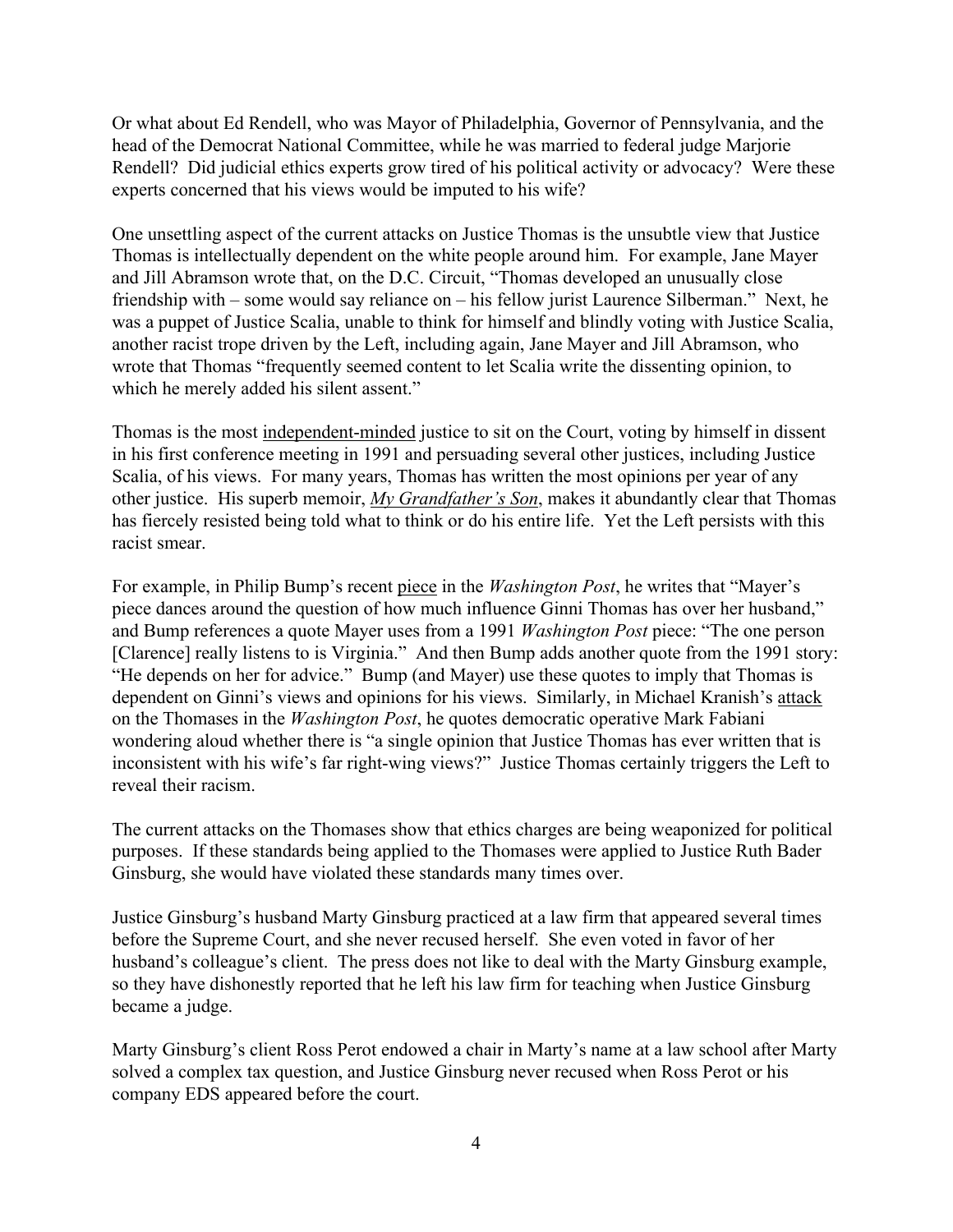Jane Ginsburg wrote a legal article on a case pending before the Supreme Court, the petitioner cited Jane's article in his brief, and RBG voted exactly as her daughter advocated. One court watcher, in reviewing the decision, wrote that "Justice Ginsburg--perhaps influenced by her daughter . . . copyright scholar Jane Ginsburg . . . ends up as a copyright hawk."

Under the current law and precedent, Justice Ginsburg should not have recused in these matters. But neither should Justice Thomas based on his wife's opinions or activities to date.

Some on the Left and in the corporate media have raised concerns that Justice Thomas did not recuse from cases where a group that had received an award from Ginni Thomas subsequently filed an amicus brief with the Court. This is laughable. By way of comparison, Ginsburg never recused from cases in which the National Organization of Women (NOW) filed amicus briefs at the Court, despite Justice Ginsburg having served on the Board of Directors for the NOW Legal Defense fund in the 1970s. Justice Ginsburg even donated an autographed copy of her VMI opinion to the pro-abortion NOW Political Action Committee, which auctioned off the opinion at a fundraiser in 1997. In 2004, she spoke at a lecture named after her for the NOW Legal Defense Fund, and two weeks before that lecture, Justice Ginsburg voted in favor of a position advocated by the NOW Legal Defense Fund in an amicus brief. I am unaware of any Democrat on this Committee or in Congress raising significant concerns about Justice Ginsburg's conduct.

Most troubling, Justice Ginsburg also directly attacked Donald Trump on multiple occasions during the 2016 presidential campaign. Justice Ginsburg called him "a faker" and criticized him for not disclosing his tax returns. She even voiced concerns about Trump being president.

Left wing journalist Mark Joseph Stern wrote that "what Ginsburg is doing right now—pushing her case against Trump through on-the-record interviews—is not just unethical; it's dangerous." Stern added:

Given all of these compelling reasons that Ginsburg should have refrained from speaking her mind about Trump, why did she take the risk? It seems clear that Ginsburg has made a very conscious decision to cash in her political capital after years of holding her fire. The justice is 83, and while she remains healthy and sharp, she probably won't sit on the court for much longer. She won't be impeached—Supreme Court justices must do much worse to suffer *that* sorry fate—and she can't be voted out. In effect, Ginsburg has nothing to lose but her good name. And that, it seems, is what she has decided she is willing to risk if it might potentially rally her admirers against Trump's looming peril. . .

And so, sensing the menace that Trump undoubtedly poses to her country, Ginsburg abandoned judicial propriety to wrestle in the mud with a candidate she detests. It is not pretty, it is not pleasant, and it may not even be that smart. But it may be the one thing the justice can do to help prevent a President Trump. And to her mind, that alone may make it worthwhile.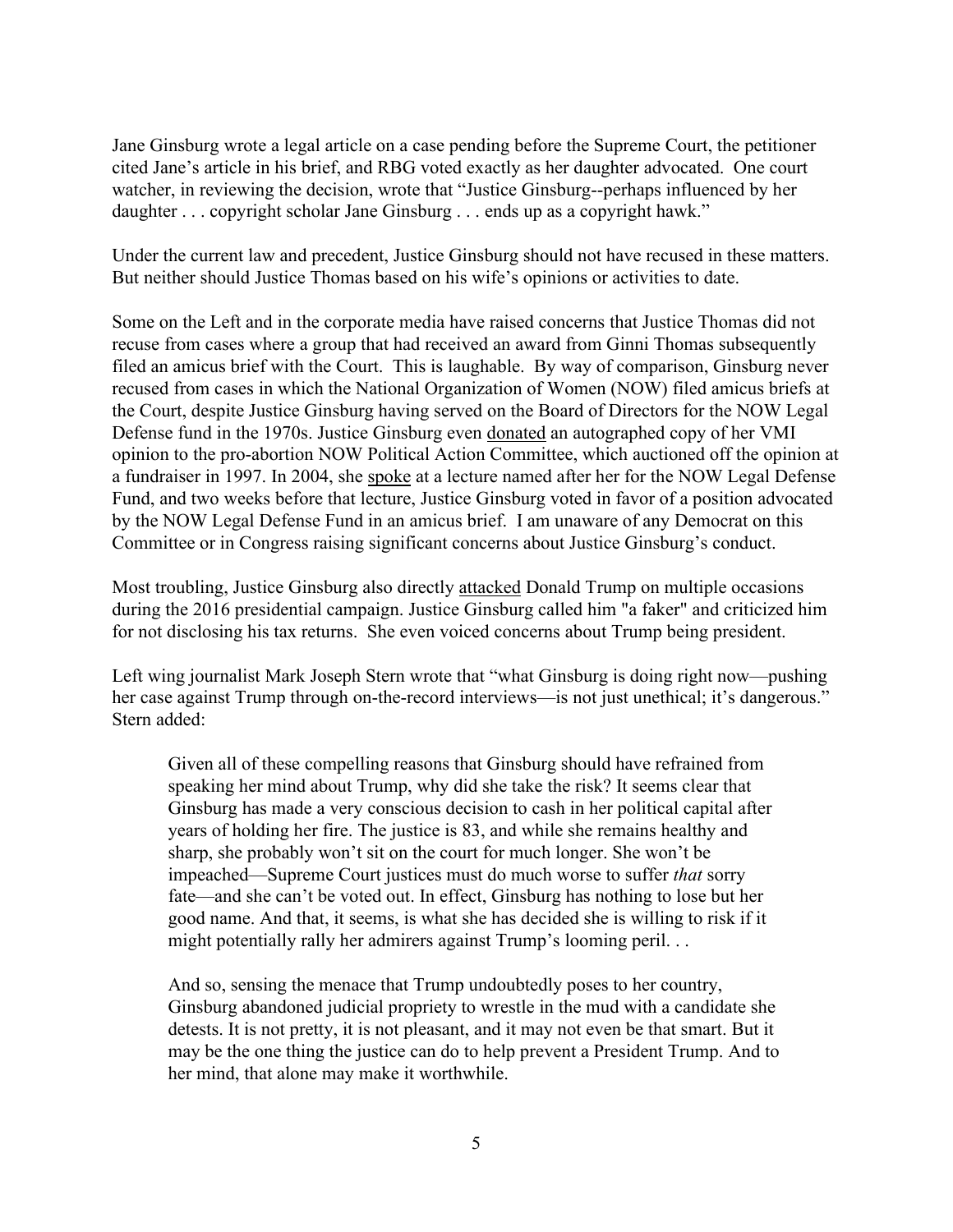Ultimately, however, Stern seems to be making excuses for Justice Ginsburg's behavior, notwithstanding the concerns he raised. And while he also noted that there could be legitimate calls for Justice Ginsburg to recuse from all cases involving the Trump Administration, Justice Ginsburg never recused from any such case. She even sat on a case where President Trump was challenging a congressional subpoena for his tax returns. Of course, she voted against President Trump.

If Justice Ginsburg's personal foray into presidential politics was insufficient to trigger the ethical handwringing of the Left, it is difficult to take seriously the current outrage over the political opinions of Justice Thomas's wife. He is not his spouse, and he is not her puppet. Justice Ginsburg, by contrast, directly expressed her own political views in an effort to influence a Presidential election. I am unaware of any Democrat currently on this Committee or their allies in the corporate media having called for hearings or talking of impeaching Justice Ginsburg in light of her overtly partisan conduct and refusal to recuse from Trump-related cases, and specifically the tax-related case. But we sit here today because Justice Thomas did not recuse from cases in which his wife expressed political opinions or worked with groups that made comments or filed amicus briefs on various issues that come before the Court.

Lost in all of this discussion is the fact that, contrary to much reporting by the corporate press, a federal law on recusal applies to the Supreme Court. 28 U.S.C. § 455 sets forth when a judge or justice should recuse. In 1993, seven members of the Supreme Court issued a Statement on Recusal Policy regarding family members, in which the seven Justices developed a policy implementing section 455. And that is what they follow today.

The seven Justices wrote that with respect to a family member being a lawyer involved with litigation, they would only recuse if that family member/lawyer was appearing before the Supreme Court as part of a litigation team or was making money from the outcome of litigation. In other words, a family member could have served as a lawyer on a team (not as the lead lawyer) in a lower court, but if they do not appear before the Supreme Court and are not being compensated with respect to the litigation, the Justice would not recuse. Thus, based on this Statement implementing section 455, Justice Thomas has properly never recused based on his wife's opinions or activities.

The proposed legislation under consideration today would require the Supreme Court to adopt a Code of Conduct, and if it does not, the Code adopted by the Judicial Conference for the lower courts, shall apply to the Supreme Court. Chief Justice Roberts has noted that Justices already consult the Code and other sources in making recusal decisions. As Russell Wheeler, a Brookings fellow who was the long-time Deputy Director for the Federal Judicial Center, has noted, "The Judicial Conference has no authority to require that [lower court] judges comply with the Code. The Code makes clear that . . . it is advisory. . . . The notion nevertheless persists that the Code 'binds' lower court judges as would a statute, and that a Code for the Supreme Court would similarly 'bind' the justices."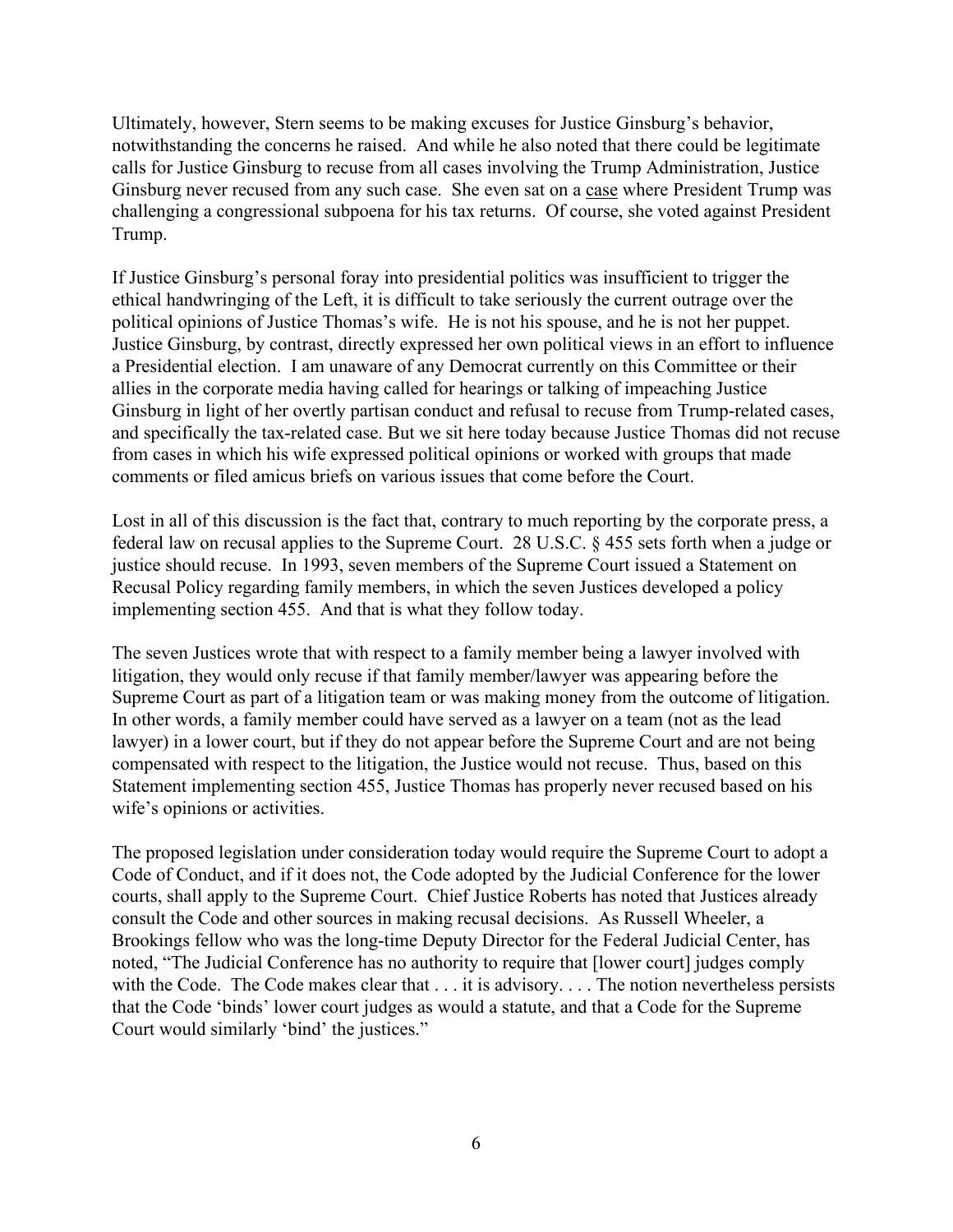Whether or not it is a good idea for the Court itself to adopt a more robust or proscriptive Code of Ethics, a statue purporting to bind the Court on such matters may run afoul of the separation of powers.

And I would note that one of the Senators pushing hardest for a Code to apply to the Supreme Court would run afoul of that Code if it were applied to him. The Code urges Judges to not be a member of a club that discriminates. Senator Whitehouse belonged to a private club that appears to exclude black members. He claims he "transferred" his membership to his wife, who now belongs to the club, and he attends through her membership. Rules for thee, not for me.

With respect to the bill's provisions that the entire Supreme Court shall sit as a panel to review recusal motions from a party against one of the Justices, there are serious questions whether that would pass constitutional muster. A recusal decision is a judicial ruling, and Congress would be mandating how the Supreme Court, established by the Constitution, shall issue judicial decisions. Once again, regardless of the wisdom (or lack thereof) of such procedures, the choice regarding how to decide motions and cases is for the Court itself, not Congress, to make.

On a more practical side, parties may flood the Court with recusal requests to sideline a Justice who the party fears may rule against their position. Perhaps a party files a recusal claim, based on Senator Whitehouse's claims, that conservatives Justices are bought and paid for by dark money and cannot be fair and open-minded on matters pertaining to every issue under the sun. Perhaps non-parties will try to join in the spectacle with their own requests or briefs. Under this provision, the Court will have to meet and decide on these recusal requests.

Unlike lower courts, there are only Nine Justices and one recusal could severely hamper the functioning of the Court. Justices have a "duty to sit," and should only recuse when required. As Justice Scalia wrote in properly refusing to recuse in the Cheney litigation, "My recusal would also encourage so-called investigative journalists to suggest improprieties, and demand recusals, for other inappropriate (and increasingly silly) reasons." And even where the Court rejects a requested recusal, having to rule on many such requests will divert attention from the more pressing substance of the Court's work.

With respect to requiring a Justice to specify in writing why he or she is recusing, this provision also may not survive judicial scrutiny. A recusal decision is a judicial ruling, and therefore, Congress would be mandating the manner by which a Justice makes his or her ruling. It could also be the camel's nose in the tent, whereby Congress may then pass a law requiring the Supreme Court to issue a written ruling on every denial of cert, complete with a requirement that they explain why the petition was denied. Such congressional micro-managing of the judicial function is troubling and quite possibly unconstitutional.

There is nothing wrong with ethics or recusals at the Supreme Court. The Justices are ethical and honorable public servants and occasionally recuse themselves where the situation warrants. But the trigger for this new proposed legislation is a ginned-up smear attack on Justice Thomas and his wife. Continually blasting the Court for so-called "ethical" transgressions has of course led the American people to have a lower view of the Court. Perhaps the self-fulfilling nature of